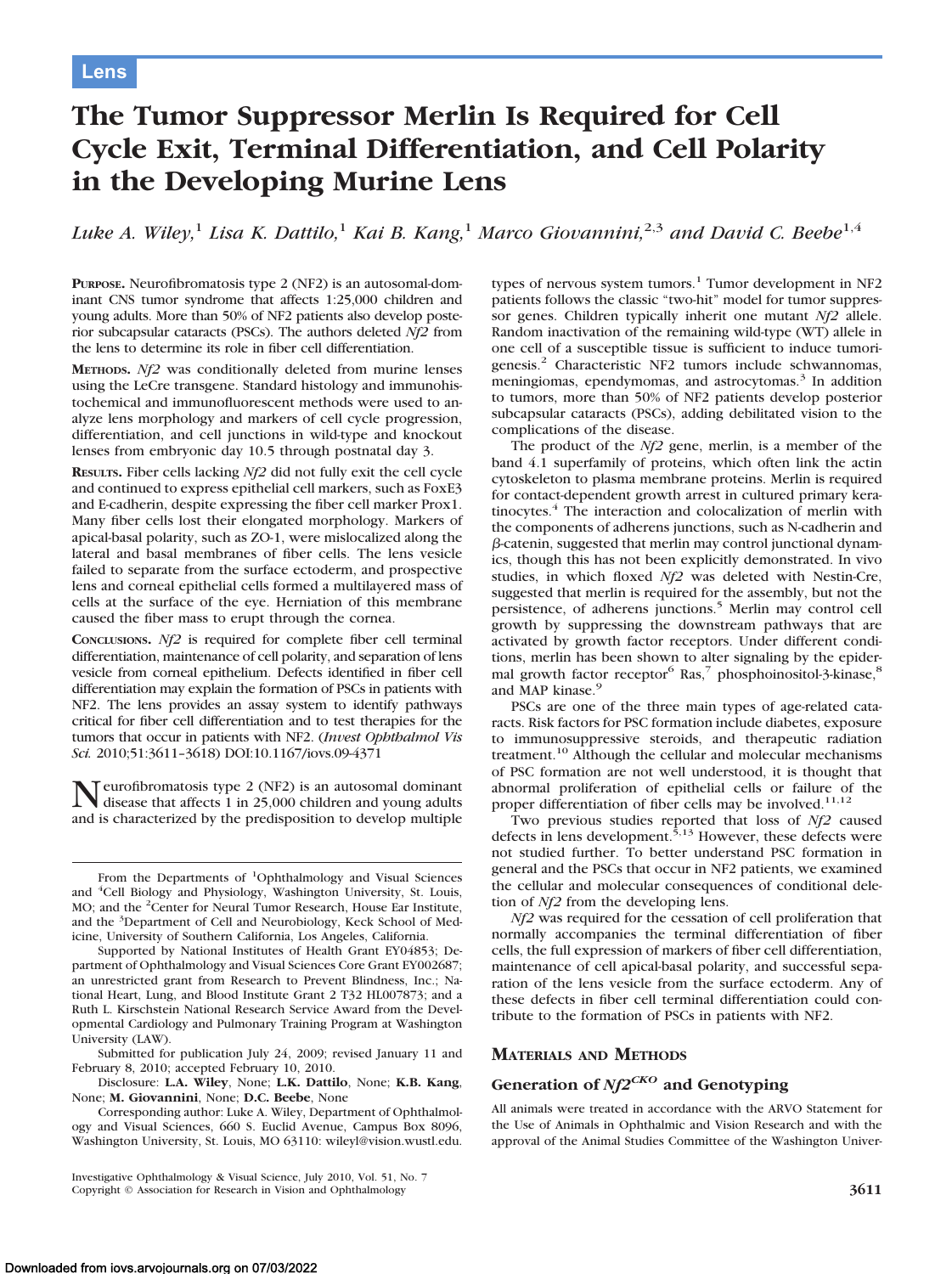sity School of Medicine. Mice homozygous for a floxed *Nf2* allele  $(Nf2^{f x/f x})$ , one of which also expressed a Cre-transgene (LeCre), <sup>14</sup> were mated to generate offspring, approximately 50% of which were Crepositive (conditional knockout, *Nf2<sup>CKO*</sup>). Cre-negative offspring were considered to be wild type (*Nf2WT*). Cre-positive animals were always mated to Cre-negative animals, ensuring that Cre-positive offspring inherited only one copy of the Cre transgene  $(Nf2^{f(x/fx)}; LeCre^{-/-} X)$  $Nf2^{fx/fx}$ ; LeCre<sup>+</sup>). Cre-mediated deletion of the floxed allele removes exon 2, resulting in the production of a truncated, nonfunctional protein.13 Timed matings were set up, and noon of the day of identification of a vaginal plug was considered embryonic day (E) 0.5. For genotyping, mouse genomic DNA was extracted from toe tissue, and standard PCR was performed as described previously.15

#### **Histology**

Embryos or postnatal day (P) 3 mouse heads were fixed in 10% neutral-buffered formalin overnight at 4°C, dehydrated through a series of ethanol concentrations, embedded in paraffin, and sectioned at 4  $\mu$ m. For morphologic studies, sections were stained with hematoxylin and eosin (Surgipath, Richmond, IL).

#### **Immunohistochemistry**

Embryos or P3 mouse heads were fixed in 10% neutral-buffered formalin overnight at  $4^{\circ}$ C, embedded in paraffin, and sectioned at  $4 \mu$ m. For antibody staining, sections were deparaffinized and rehydrated. Endogenous peroxidase activity was inactivated with  $3\%$  H<sub>2</sub>O<sub>2</sub> in methanol for 30 minutes at room temperature (RT) for those samples that would be treated for horseradish peroxidase (HRP). Epitope retrieval was performed in 0.01 M citrate buffer (pH 6.0). Slides were incubated in blocking solution containing 20% inactivated normal donkey serum for 30 minutes at RT, followed by incubation in primary antibodies overnight at 4°C. Slides were incubated for 1 hour at RT with biotinylated secondary antibodies and were treated with the ABC-peroxidase reagent (Vectastain Elite ABC Kit; Vector Laboratories, Burlingame, CA), followed by treatment with diaminobenzidine and H<sub>2</sub>O<sub>2</sub>. The slides were washed with PBS and counterstained with hematoxylin. Slides were visualized on an upright fluorescence microscope (BX60; Olympus, Tokyo, Japan), and images were collected with a digital camera (Spot; Diagnostic Instruments, Sterling Heights, MI). Primary antibodies used for immunohistochemical staining were rabbit anti-human p57KIP2 (8298; Santa Cruz Biotechnology, Santa Cruz, CA) at a 1:1000 dilution and mouse anti– human Ki67 (556003; BD PharMingen, San Diego, CA) at a 1:400 dilution.

#### **BrdU and TUNEL Staining**

Pregnant female mice were injected with 50 mg/kg of a mixture of 10 mM BrdU (Roche, Indianapolis, IN) and 1 mM 5-fluoro-5'-deoxyuridine (Sigma, St. Louis, MO) and were killed after 1 hour. A monoclonal anti–BrdU antibody (1:250) (Dako, Carpinteria, CA) was used with an ABC kit (Vectastain Elite Mouse IgG ABC kit; Vector Laboratories). Sections were counterstained with hematoxylin. Terminal deoxynucleotidyl transferase (TdT)-mediated deoxyuridine triphosphate nick end-labeling (TUNEL) was performed with a fluorescein direct in situ apoptosis detection kit (ApopTag; Chemicon, Temecula, CA). The deparaffinized slides were treated with  $3\%$  H<sub>2</sub>O<sub>2</sub> in methanol for 30 minutes, followed by proteinase K treatment  $(20 \mu g/mL)$  for 15 minutes. Slides were incubated with TdT enzyme in equilibration buffer for 1 hour at 37°C. The reaction was terminated with wash buffer, provided by the manufacturer, for 10 minutes at room temperature. Anti– digoxigenin-peroxidase conjugate was added for 30 minutes at room temperature, followed by diaminobenzidine and  $H_2O_2$  treatment. Slides were counterstained with hematoxylin.

#### **Immunofluorescence**

Embryos were fixed as described. After rinsing in PBS, heads were dissected in half, embedded in 4% agarose, and allowed to set over-

night at  $4^{\circ}$ C. Thick sections (120  $\mu$ m) were cut using a tissue slicer (Electron Microscopy Sciences, Hatfield, PA). Sections containing the lens were blocked in 5% normal goat serum, 0.5% Triton X-100 for permeabilization, and 0.03% sodium azide for 1 hour at RT and were incubated with primary antibodies overnight at 4°C. After rinsing, sections were incubated with fluorescence-labeled secondary antibodies for 1 hour at RT and counterstained with DRAQ-5 (Biostatus Limited, Shepshed, Leicestershire, UK), a vital, fluorescent DNA dye. Sections were mounted in medium (Vectashield; Vector Laboratories) mixed with PBS at a 1:1 ratio, mounted on glass coverslips, and visualized using a confocal microscope (LSM 510; Carl Zeiss, Inc., Thornwood, NY). Primary antibodies used for immunofluorescence in this study were rabbit anti–phospho-histone H3 (3475B; Cell Signaling, Danvers, MA) at 1:1000, rabbit anti–FoxE3 (a gift from Peter Carlsson) at 1:1000, mouse anti–Prox1 (MAB5652; Chemicon InternationalA) at 1:1000, rabbit anti- $\beta$ -catenin (9587; Cell Signaling) at 1:1000, anti-Ecadherin (13–1900; Invitrogen, Carlsbad, CA) at 1:1000, and anti–ZO-1 (61–7300; Zymed Laboratories, San Francisco, CA) at 1:500. AlexaFluorlabeled phalloidin (Invitrogen) was used to stain for F-actin at 1:1000. AlexaFluor-conjugated anti–mouse and anti–rabbit secondary antibodies (Invitrogen) were used at 1:1000.

#### **RESULTS**

To study the role of *Nf2* in lens development, we used Cre recombinase to delete floxed alleles of *Nf2*. Transgenic Cre (LeCre) is first expressed on E9 in the lens placode, the surface ectoderm that will go on to form the lens.<sup>14</sup>

As described previously, $5$  the failure of lens vesicle separation and the resultant changes in cell organization caused many *Nf2CKO* lenses to herniate, leading to expulsion of lens fiber cells through a perforation in the cornea (Fig. 1B). By P3,  $Nf2^{WT}$  pups had mature lenses and corneas (Fig. 1C). When the lens herniated, *Nf2CKO* pups were born with abnormally small lenses with serious structural defects (Figs. 1D, 1D'). Presumably because of the lack of normal-size lenses, these eyes were small and retinas were folded.

## *Nf2* **Required for Cell Cycle Withdrawal**

Lens fiber cells normally withdraw from the cell cycle as they initiate terminal differentiation. *Nf2WT* E11.5 embryos from females that were pulse-labeled with BrdU showed strong labeling in the anterior epithelial cells but not in elongating primary fiber cells (Fig. 2A). However, *Nf2CKO* lenses had abundant BrdU staining in the nuclei of primary fiber cells (Fig. 2B). BrdU-labeled fiber cells were detected in *Nf2CKO* lenses throughout subsequent development (not shown). We also stained lenses for Ki67, which labels cells that are actively cycling. Ki67 staining was restricted to the lens epithelium in *Nf2WT* lenses (Fig. 2C). However, numerous Ki67-positive cells were present in the posterior fiber cell region of *Nf2CKO* lenses (Fig. 2D). *Nf2CKO* lenses contained clusters of cells near the lens equator, many of which were BrdU-positive and displayed prominent nuclear accumulation of Ki67 (Figs. 2B, 2D, arrows). *Nf2CKO* lenses also had phospho-histone H3-positive mitotic figures in the epithelium and in the posterior fiber region, indicating that DNA synthesis was followed by mitosis in at least some fiber cells (Fig. 2F). Mitotic cells were restricted to the epithelial layer of  $Nf2^{WT}$  lenses (Fig. 2E).

Aberrant proliferation of cells in the process of terminal differentiation is often accompanied by increased apoptotic cell death. TUNEL-positive cells were rarely seen in *Nf2WT* lenses (Fig. 2G), whereas *Nf2CKO* lenses showed a marked increase in TUNEL-positive cells in the lens vesicle (Fig. 2H) and, at later stages, in fiber cells (not shown). Increased apoptotic death in *Nf2<sup>CKO</sup>* lenses was confirmed using immuno-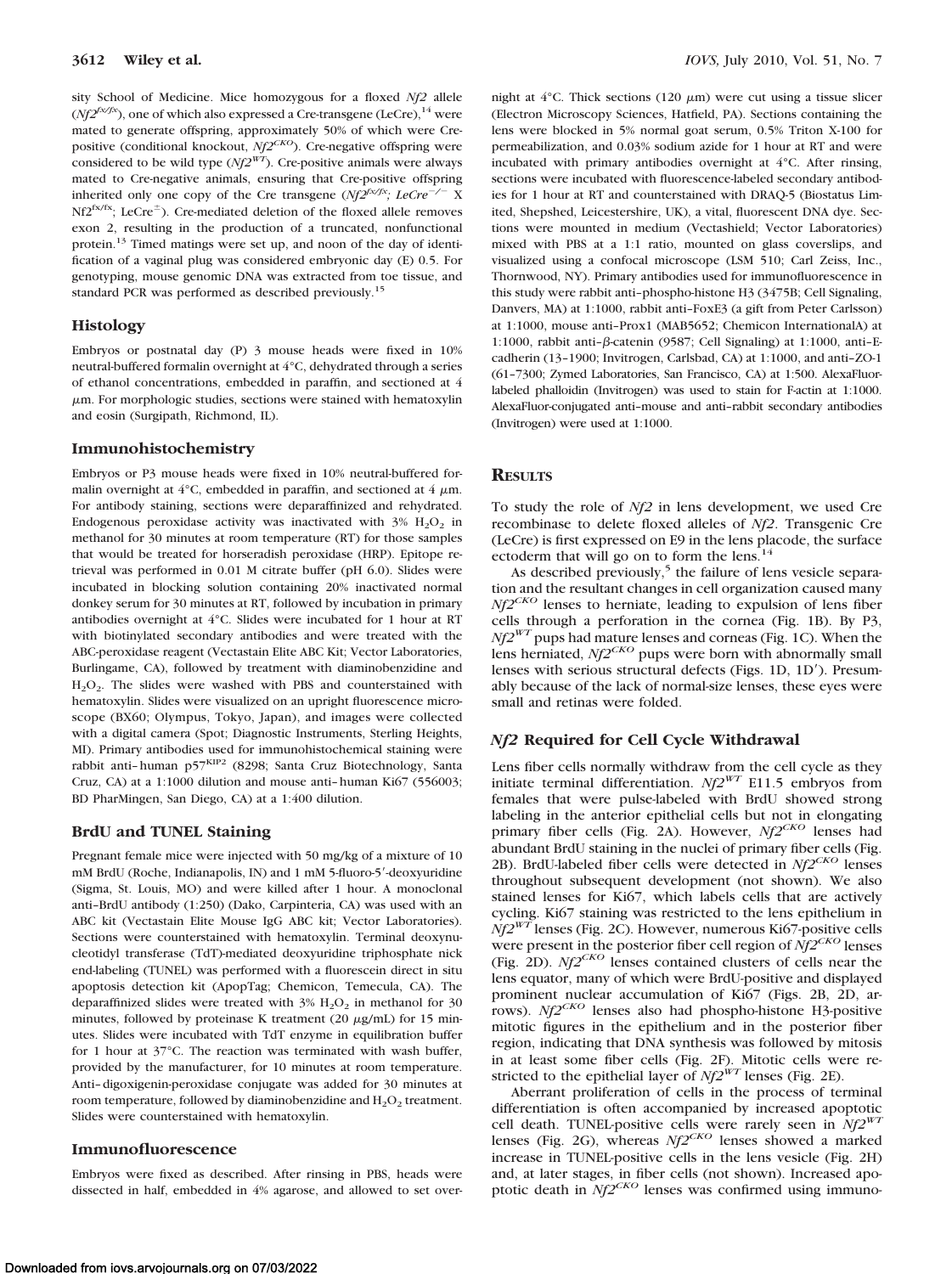

**FIGURE 1.** *Nf2<sup>CKO</sup>* lenses typically herniated through the area of lenscorneal fusion. (A) By E15.5,  $Nf2^{WT}$  lenses show clear separation between the developing lens and the cornea. (**B**) *Nf2CKO* lenses usually developed lens herniation; fiber cells were expelled through the perforated cornea. (C) At P3,  $Nf2^{WT}$  lenses were normal. (D, D')  $Nf2$ <sup>T</sup> pups typically are born with abnormally small, disrupted lenses. Higher magnification shows the lens herniation phenotype. Expelled lens material is trapped between the cornea and the closed eyelids (*asterisk*). Sections in (**A**) and (**B**) were labeled with antibody to BrdU. Scale bars: 50  $\mu$ m (A, B), 200  $\mu$ m (C, D), 50  $\mu$ m (D', area highlighted by the *black box* in **D**). c, cornea; Le, lens; El, eyelid; R, retina.

fluorescence labeling for cleaved (activated) caspase-3 (data not shown).

# **Incomplete Terminal Differentiation of** *Nf2CKO* **Fiber Cells**

In normal lens development, cells at the lens equator withdraw from the cell cycle, move posteriorly, and then elongate to form fiber cells. Withdrawal of differentiating lens cells from the cell cycle requires the cyclin-dependent kinase inhibitor p57<sup>KIP2</sup>.<sup>16</sup> Fiber cell differentiation is also accompanied by the loss of epithelial cell-specific markers, such as the transcription factor  $FoxE3$ ,<sup>17</sup> and increased expression of lens fiber cellspecific markers, such as the transcription factors Prox1<sup>18</sup> and c-Maf.19,20

As expected, in *Nf2WT* lenses, fiber cells showed strong nuclear localization of  $p57<sup>KIP2</sup>$ , beginning near the equatorial region of the lens and extending throughout the posterior fiber cells (Fig. 3A). In *Nf2<sup>CKO</sup>* lenses, p57<sup>KIP2</sup> was present in the nuclei of many fiber cells. However, even when overstained, some cells in the fiber region displayed weak  $p57<sup>KIP2</sup>$  staining, or lacked detectable p57<sup>KIP2</sup> (Fig. 3B, arrowheads). Lack of p57KIP2 expression was especially noticeable in the clusters of cells that consistently accumulated near the equator of *Nf2CKO* lenses (Fig. 3B, arrow).

In *Nf2WT* lenses, staining for Prox1, a marker of fiber cell differentiation, was absent in epithelial cells, appeared at the equator, and was strong in all fiber cell nuclei (Figs. 3C, 3C). In *Nf2CKO* lenses, all cells in the fiber zone stained for Prox1, though staining intensity varied more than it did in *Nf2WT*

lenses (Figs. 3D, 3D'). In  $Nf2^{WT}$  lenses, staining for FoxE3 was strong in the nuclei of lens epithelial cells but was lost near the equator, where epithelial cells differentiate into fiber cells (Fig. 3C). In *Nf2CKO* lenses, peripheral lens epithelial cells stained for FoxE3. However, expression was retained in many cells in the posterior fiber region. Many of the cell clusters that contained Ki67- and BrdU-positive cells also had many FoxE3 positive cells (Fig. 3D'), suggesting that the cells in these clusters retain the characteristics of lens epithelial cells. Conversely, in *Nf2CKO* lenses, many of the nuclei of cells near the central region of the epithelium, where the lens failed to separate from the prospective corneal epithelium, had low or undetectable levels of FoxE3. Occasional double-labeled cells were also seen at the boundary between epithelial and fiber cells in *Nf2WT* lenses (Fig. 3C). However, a number of cells



**FIGURE 2.**  $Nf2^{CKO}$  lens fiber cells failed to withdraw from the cell cycle. (**A**) At E11.5, BrdU labeling was restricted to epithelial cells in  $Nf2^{WT}$  lenses. (**B**) In  $Nf2^{CKO}$  lenses. BrdU labeling was present in fiber cells throughout the posterior fiber region. (**C**) Staining for Ki67 was seen only in anterior lens epithelia in *Nf2WT* lenses at E13.5. (**D**) Ki67-positive cells were seen throughout the posterior region in *Nf2<sup>CKO</sup>* lenses. (**E**) At E11.5, phospho-histone H3 staining was seen only at the apical ends of epithelial cells in *Nf2WT* lenses. (**F**) Phosphohistone H3-positive mitotic figures were present in the fiber mass of *Nf2CKO* lenses (*arrowheads*). (**G**) At E11.5, *Nf2WT* lenses displayed normal levels of apoptosis that accompanied normal development (*arrowhead*). (**H**) *Nf2CKO* lenses showed increased TUNEL labeling, indicating increased apoptotic cell death, compared with *Nf2WT* lenses (*arrowheads*). Scale bars: 25 μm (**A-D**, **G**, **H**), 50 μm (**E**, **F**).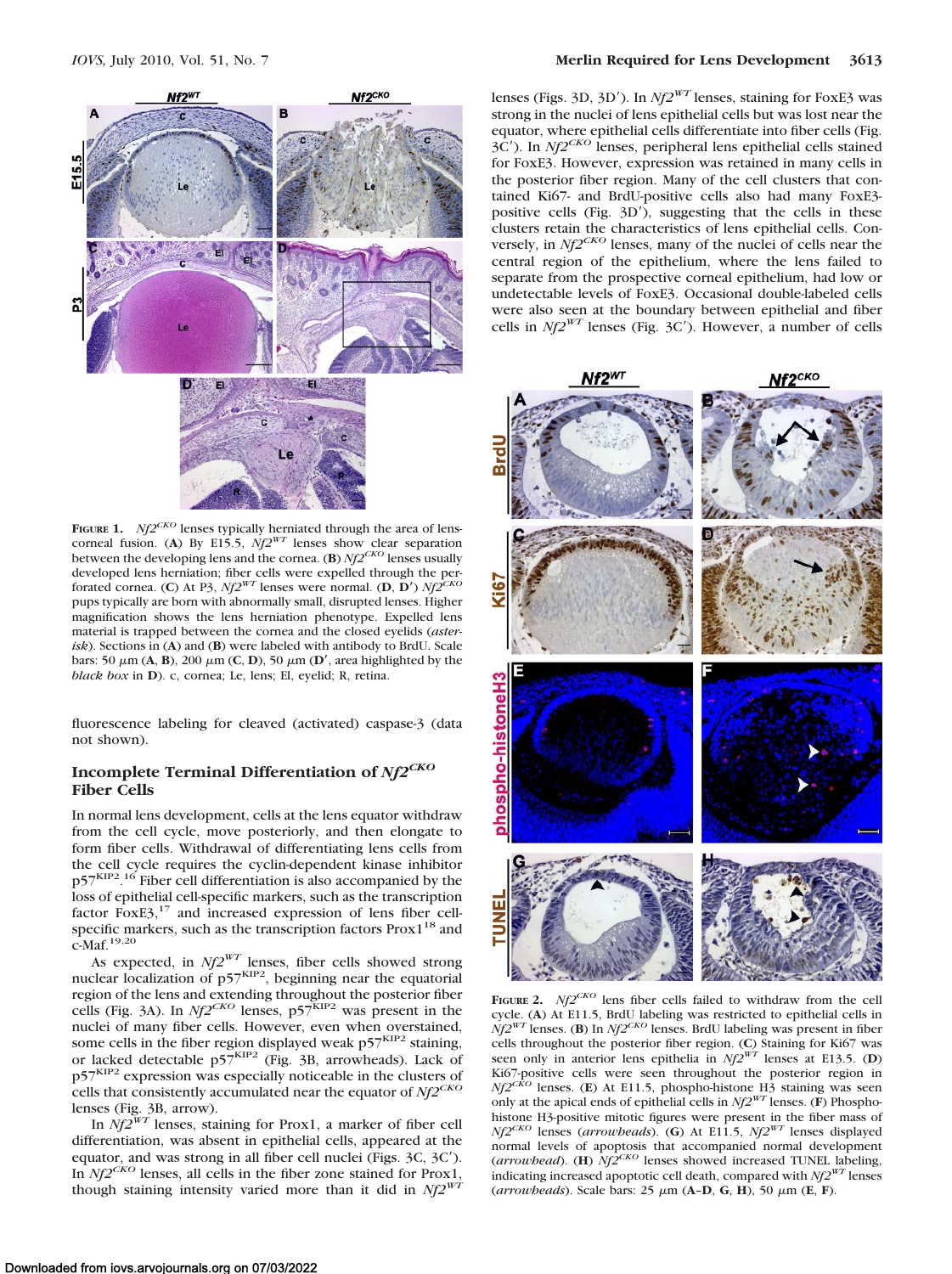

FIGURE 3. Most *Nf2<sup>CKO</sup>* fiber cells express fiber-specific differentiation markers, but many coexpress epithelium-specific proteins. (**A**) At E13.5, high levels of p57<sup>KIP2</sup> were present in nuclei at the lens equator and throughout the posterior fiber region of  $Nf2^{WT}$  lenses. (**B**) In *Nf2<sup>CKO</sup>* lenses, many cells had weak expression or lacked detectable p57KIP2 (*arrow* and *arrowheads*). (**C**) In E12.5 *Nf2WT* lenses, antibodies to Prox1 labeled the nuclei of cells near the equator and throughout the posterior fiber region. (**D**) As in WT lenses, Prox1 staining was first detected in nuclei at the equator of *Nf2CKO* lenses. Careful examination revealed that all cells in the fiber region of the knockout lenses expressed Prox1, though levels were low in some cells. (**C**) FoxE3 staining was present in the nuclei of all *Nf2WT* epithelial cells. Notably, several nuclei near the lens equator were stained with both antibodies. (**D**) Antibodies to FoxE3 stained many cells in the posterior fiber compartment of these lenses. Therefore, all fiber cells in *Nf2CKO* lenses that expressed FoxE3 were also Prox1-positive. (**E**) In *Nf2WT* lenses, c-Maf is strongly expressed in the nuclei of all elongating fiber cells. (**F**)

throughout the fiber compartment of  $Nf2^{CKO}$  lenses were double labeled for Prox1 and FoxE3 (Fig. 3D').

The expression in *Nf2<sup>CKO</sup>* lenses of another fiber-specific transcription factor, c-Maf, differed from that observed for Prox1. As expected, c-Maf expression was strong and localized to the nuclei of all  $Nf2^{WT}$  fiber cells, beginning at the bow region (Fig. 3E). In *Nf2CKO* lenses, c-Maf was correctly expressed in many fiber cells. However, a number of fiber cells either showed weak staining or lacked c-Maf staining altogether (Fig. 3F, arrow and arrowheads). Even when the images were contrast enhanced to create the appearance of overstaining, these *Nf2CKO* fiber cells showed no detectable c-Maf staining.

MIP, also known as aquaporin 0, is exclusively expressed in lens fiber cells and constitutes approximately 60% of total membrane protein in the fibers, making it a good marker for mature, terminally differentiated fiber cells.21,22 *Nf2WT* lenses showed strong staining for MIP that was restricted to the fiber cell layer (Fig. 3G). Consistent with data observed for FoxE3 and Prox1, MIP was detected in most cells in the fiber region of *Nf2CKO* lenses, though staining was generally low or undetectable in the cell clusters near the lens equator (Fig. 3H).

## **Defects in Cell Adhesion and Loss of Apical-Basal Polarity**

At E12.5, filamentous actin localized at the apical ends of lens epithelial and fiber cells and along the lateral membranes of elongated fiber cells in  $Nf2^{WT}$  lenses (Fig. 4A). Although there were no discernible differences in the amount of filamentous actin between  $Nf2^{WT}$  and  $Nf2^{CKO}$  lenses, F-actin was also more concentrated at the apical ends of fibers cells in the knockout lenses (Fig. 4B).

In *Nf2WT* lenses, E-cadherin was strictly localized to the lens epithelium, where it demarcated cell-cell junctions (Figs. 4A, 4C). Like FoxE3, E-cadherin staining was lost at the lens equator as fiber cells terminally differentiated (Fig 4A, arrows). In contrast, *Nf2<sup>CKO</sup>* lenses showed aberrant localization of Ecadherin (Figs. 4B, 4D). Although E-cadherin labeling was present in the epithelium, it was also prominent in cells throughout the posterior fiber region of  $\overline{N}f2^{CKO}$  lenses (Figs 4B, 4D, arrows). Many of these cells also displayed a rounded morphology rather than their characteristic elongated shape. In some areas in *Nf2<sup>CKO*</sup> lenses, F-actin was colocalized with the E-cadherin that was retained in the posterior fiber zone (Fig. 4B). The subcellular localization of  $\beta$ -catenin- and N-cadherin was similar in *Nf2<sup>WT</sup>* and *Nf2<sup>CKO</sup>* lenses, though the abnormal cell morphology of cells in the  $Nf2^{CKO}$  lenses was associated with altered distribution of these proteins (Figs. 3C–F). To test whether loss of merlin function altered adherens junction formation, we performed double labeling for  $\beta$ -catenin and E-cadherin. In  $Nf2^{WT}$  lenses,  $\beta$ -catenin labeled cell junctions throughout the entire lens and colocalized with Ecadherin in the epithelium (Fig. 4C). Even though E-cadherin expression was retained in the fiber zone of *Nf2CKO* lenses, it

In *Nf2CKO* lenses, c-Maf is also localized to the nuclei of many fiber cells. However, there are many fiber cells that display either weak labeling or that lack positive labeling for c-Maf (*arrowheads*). This is especially evident in the clusters of cells near the equatorial region (*arrow*). Even when the images were contrast enhanced to give the impression of overstaining, the fiber cells in *Nf2CKO* lenses appeared unstained (*arrow* and *arrowheads*). (**G**, **H**) At E12.5, antibody to MIP stained fiber cells in *Nf2WT* and *Nf2CKO* lenses. However, not all *Nf2CKO* cells in the fiber compartment were stained. Cells in the epithelioid clusters near the equator had little or no detectable MIP staining. Scale bars: 25  $\mu$ m (**A**, **B**, **E**, **F**), 50  $\mu$ m (**C**, **C**<sup> $\prime$ </sup>, **D**, **D**<sup> $\prime$ </sup>), 20  $\mu$ m (**G**, **H**).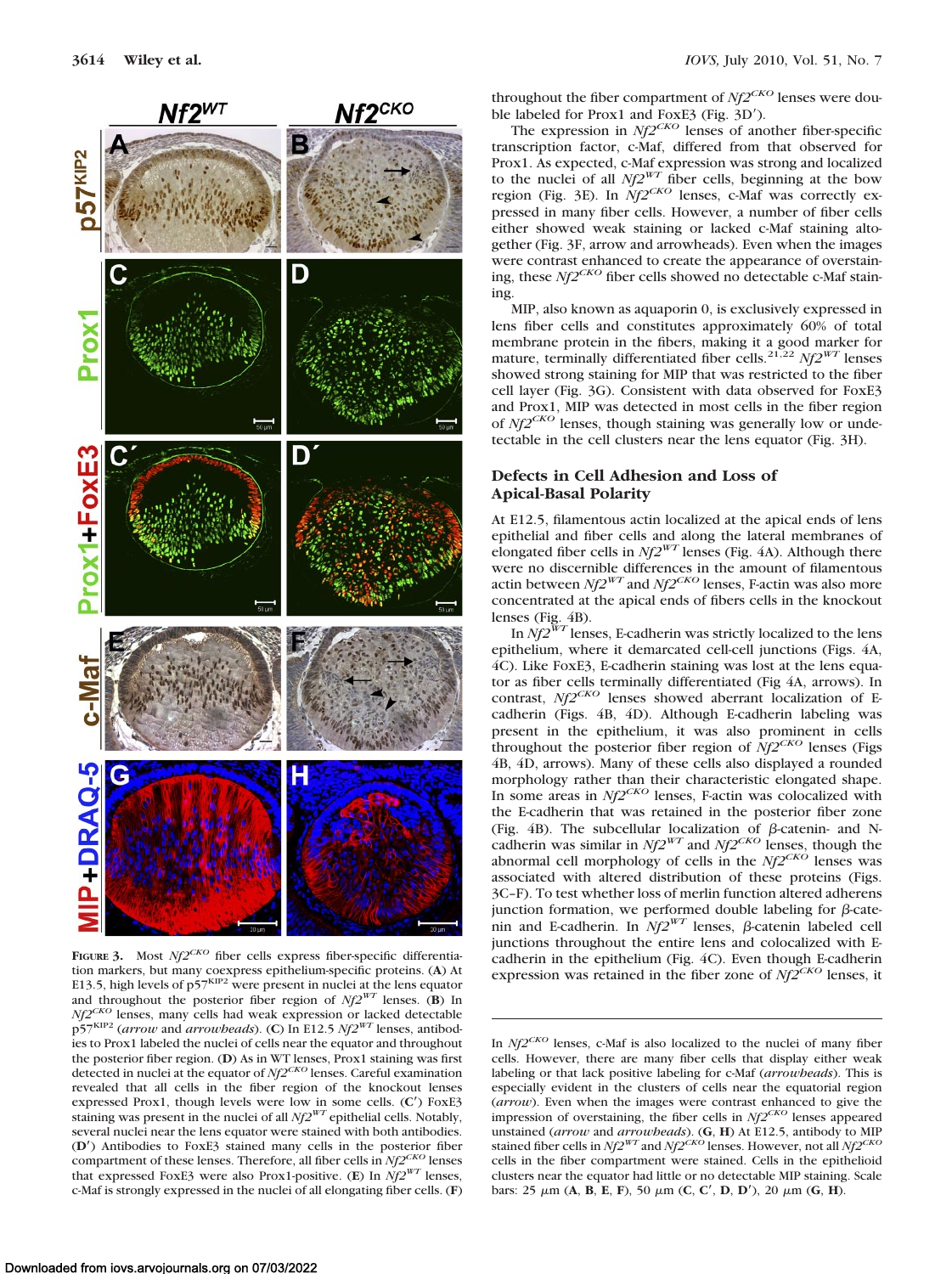

**FIGURE 4.**  $Nf2^{CKO}$  lens fiber cells retained expression of the epithelial cell marker E-cadherin, and some lost their elongated morphology. (**A**) Staining WT lenses with fluorescent-conjugated phalloidin to label F-actin showed prominent actin staining throughout the lens. Higher levels of F-actin were especially visible at the apical ends of both epithelial and fiber cells. E-cadherin expression labeled cell–cell junctions in the epithelial layer but was absent from differentiated fiber cells (*arrow*). F-actin colocalized with E-cadherin at the apical ends of epithelial cells. (**B**) F-actin was also more prominent at the apical ends of elongating fibers cells in *Nf2CKO* lenses. F-actin was typically seen along the lateral membranes and at the basal ends of *Nf2CKO* fiber cells. The image shown here is an extreme case of apical F-actin in *Nf2CKO* lenses, but it also shows double labeling of F-actin and E-cadherin. In *Nf2CKO* lenses, E-cadherin expression was retained in many fiber cells. Although not completely colocalized, there were areas in the fiber region of CKO lenses in which F-actin colocalized with E-cadherin (*arrows*). (C) In  $Nf2^{WT}$  lenses,  $\beta$ -catenin labeled cellular junctions throughout the lens and specifically colocalized with E-cadherin in the epithelium. (**D**) In *Nf2CKO* lenses, E-cadherin that was retained in the posterior fiber zone was completely colocalized with  $\beta$ -catenin and in the epithelium, as would be expected (*arrows*). (**E**, **F**) There were no notable differences in the amount and organization of F-actin,  $\beta$ -catenin, or N-cadherin between  $Nf2^{WT}$  and  $Nf2^{CKO}$  lenses. Scale bars: 50  $\mu$ m (**A**, **B**, **E**, **F**); 20  $\mu$ m (**C**, **D**).

still colocalized with  $\beta$ -catenin, suggesting that merlin is not required for adherens junction formation in the lens (Fig. 4D).

The tight junction protein ZO-1 has previously been shown to localize to the apical membranes of epithelial cells within the developing lens.<sup>23,24</sup> In *Nf2<sup>WT</sup>* lenses at E10.5, ZO-1 staining was restricted to the apical ends of cells in the invaginating lens pit (Fig. 5A). *Nf2<sup>CKO*</sup> lenses also showed intense apical staining for ZO-1. However, in the knockout lenses, ZO-1 expression also extended along the lateral membranes of the cells (Fig. 5B, arrow) and, in some instances, was seen at their basal ends (Fig. 5B, arrowheads). At E12.5, ZO-1 still localized to the apical ends of epithelial and fiber cells of WT lenses, most prominently near the lens equator (Fig. 5C, arrowheads). However, in *Nf2<sup>CKO</sup>* lenses, ZO-1 staining was seen throughout the posterior fiber cell region, most intensely along the lateral membranes of the fiber cells (Fig. 5D, arrowheads).

# **Failure of Separation of the Lens Vesicle from the Surface Ectoderm**

The lens placode invaginates and separates from the surface ectoderm to form the lens vesicle.<sup>25</sup> Formation of the vesicle and its separation from the ectoderm is associated with the fusion and subsequent separation of cell layers, increased cell death, changes in cell-cell associations, maintenance of cell polarity, and the destruction and resynthesis of the basal laminae of the prospective lens and corneal epithelia (Fig.  $6$ ).<sup>26-29</sup> In *Nf2CKO* lenses, the margins of the lens pit fused, but the lens vesicle failed to complete the process of separating from the surface ectoderm (Figs. 2B, 2H). Corneal and lens cells in the zone of fusion lost their epithelial morphology and appeared multipolar and multilayered, with extensive extracellular space. In addition, Figure 3D shows that the basal lamina of the lens vesicle, which normally breaks down during separation of the vesicle from the ectoderm (Fig. 6), remained continuous with the basal lamina of the surface epithelial cells in the *Nf2<sup>CKO</sup>* lenses. Thus, several aspects of cell behavior that normally accompany vesicle separation failed to occur in *Nf2CKO* lenses.

#### **DISCUSSION**

Examination of developing lenses after conditional deletion of the *Nf2* gene revealed four major phenotypes: loss of cell



**FIGURE 5.**  $Nf2^{CKO}$  lens cells lost apical-basal polarity. (A) Staining for ZO-1 was restricted to the apical ends of WT cells in the invaginating lens vesicles. (**B**) In *Nf2CKO* lens vesicle cells, ZO-1 was also present along the lateral (*arrow*) and basal (*arrowheads*) ends. (**C**) At E12.5, ZO-1 was expressed at the apical ends of epithelial and fiber cells of *Nf2WT* lenses, especially near the lens equator (*arrowheads*). (**D**) In  $Nf2^{CKO}$  lenses, ZO-1 was expressed throughout the fiber region, especially along fiber cell lateral membranes (*arrowheads*). Scale bars: 20  $\mu$ m (**A**, **B**); 50  $\mu$ m (**C**, **D**).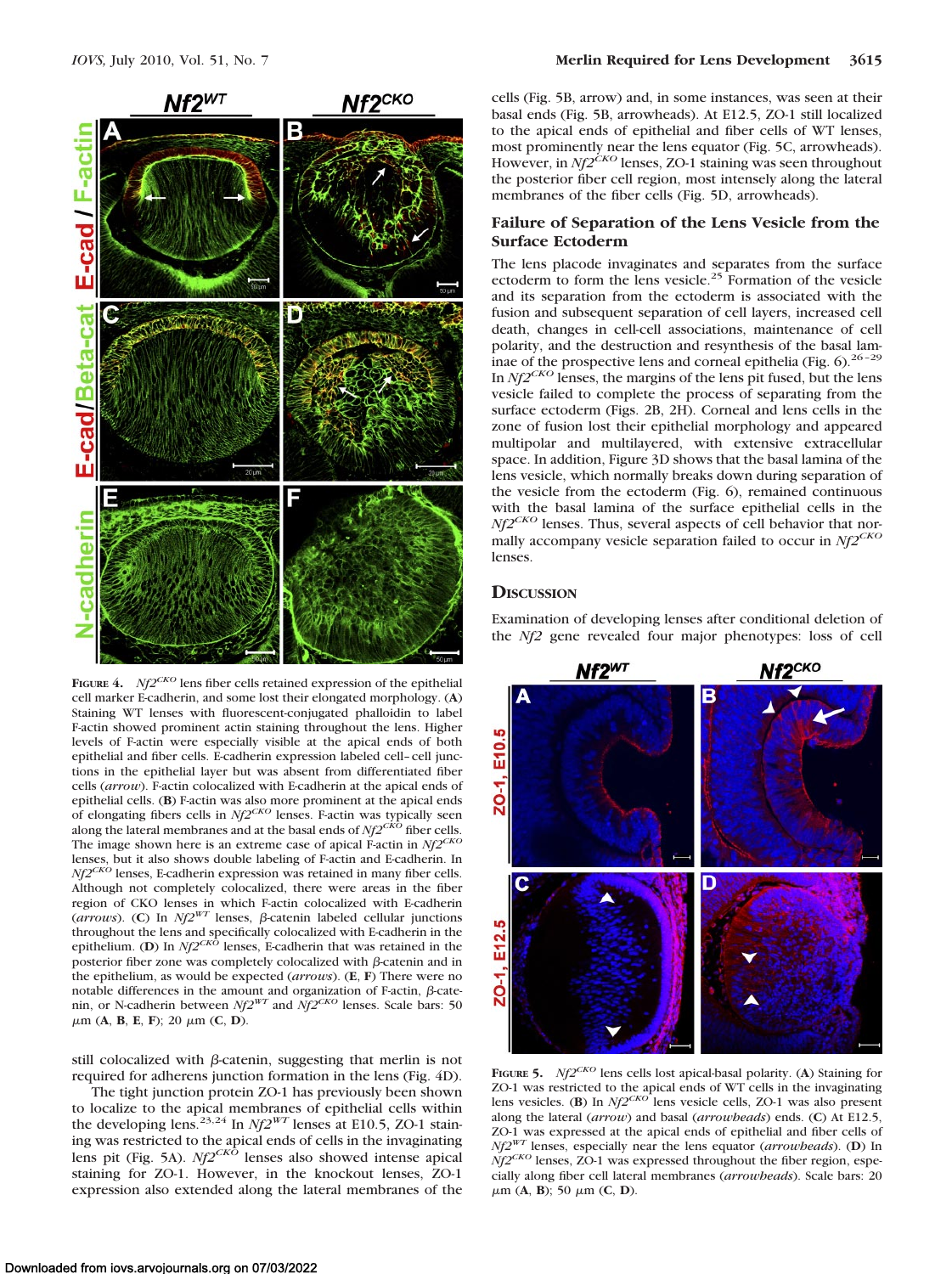

**FIGURE 6.** Diagram of lens vesicle formation. (**A**) At E10, the lens placode invaginates, forming the lens pit. The letters A and B represent cells located on either side of the lens pit. (**B**) At E10.5, the sides of the lens pit fuse. (**C**) By E11, the lens vesicle separates from the surface ectoderm that will become the corneal epithelium. This process involves the fusion of epithelia, the exchange of cell neighbors (some A cells now lie next to B cells) with concomitant destruction and reformation of cell– cell junctions, the destruction of part of the original basal lamina, and the production of a new basal lamina where the epithelia fuse and separate.

apical-basal polarity, failure of the lens vesicle to separate from the surface ectoderm, failure to properly exit the cell cycle during fiber cell differentiation, and incomplete terminal differentiation of fiber cells.

Conditional deletion of the floxed *Nf2* construct used in this study causes in-frame deletion of exon 2, resulting in the expression of a nonfunctional protein. For this reason, it was not possible to use antibody staining to determine at what stage merlin was lost from the lens because antibodies specific to exon 2 were not available. The earliest phenotype detected, aberrant distribution of the tight junction protein ZO-1, was seen at E10.5, followed soon by failure of the lens vesicle to separate from the ectoderm. Because we could not determine when merlin was lost from the lens, it remains possible that defects occurred between E9 and E10.5 that were not detected in this study.

# *Nf2* **Function: Role in Early Fiber Cell Terminal Differentiation**

Its unique spatial organization makes the lens a useful model in which to study the mechanisms that control the choice between continued cell proliferation and terminal differentiation.<sup>16,30-33</sup> Although it is known that  $Nf2$  is required to suppress excess cell growth in tumors, the mechanisms by which it regulates cell proliferation or quiescence are not understood. $4,34-36$  The lens may provide a useful in vivo model to shed light on how merlin normally inhibits cells from entering the cell cycle.

Targeted gene deletion in mice revealed that the cyclindependent kinase inhibitor *Cdkn1c* (*p57KIP2*) and the cell cycle regulator *Rb* are required for lens fiber cells to withdraw<br>from the cell cycle.<sup>16,33</sup> Deletion of the transcription factor *Prox1* or receptors for the FGF or BMP families of growth factors decreased *p57KIP2* levels and increased cell proliferation in the lens fiber cell compartment.<sup>15,18,37</sup> Deletion of *c-Maf* caused effects similar to those of the loss of *Prox1*, but *p57*<sup>KIP2</sup> expression was not altered.<sup>19,20</sup> Given that the deletion of *Nf2* resulted in increased cell proliferation and decreased expression of c-Maf and  $p57<sup>KIP2</sup>$  in the fiber cell compartment, it may be that merlin is required to link the activation of FGF or BMP receptors to the expression of these factors. In this case, the deletion of *Nf2* would interrupt the normal differentiation program, permitting cell proliferation

and the continued expression of epithelial cell markers, such as FoxE3 and E-cadherin. However, our data showed that, in the absence of *Nf2*, most of the cells in the fiber cell compartment elongated and expressed the fiber cell-specific protein MIP. Therefore, though merlin appears to be required for the suppression of lens epithelial characteristics during fiber cell formation, it is not required to activate all aspects of the fiber cell differentiation program.

Although the loss of merlin affects fiber cell terminal differentiation, it is unclear why the loss of merlin leads to the loss of c-Maf and  $p57<sup>KIP2</sup>$  in some cells without also preventing the expression of Prox1. Further studies are needed to determine where merlin fits in the signaling pathways that control fiber cell differentiation. Based on Ki67 staining, we can conclude that most cells in the posterior *Nf2CKO* lens are actively cycling. It seems reasonable to suggest that the inhibition of fiber terminal differentiation in the absence of merlin is a secondary effect resulting from a failure of *Nf2CKO* fiber cells to exit the cell cycle.

## *Nf2* **Required for Lens Cell Adhesion and Polarity**

Previous studies suggested that merlin functions in cell-cell adhesion by stabilizing newly formed adherens junctions.<sup>5</sup> During the process of lens vesicle invagination, clusters of cells separated from the epithelial layer. These cells became trapped in the lens vesicle and persisted beneath the epithelium near the lens equator. In spite of their loss of association with the lens basement membrane and their rounded appearance, these cells retained several of the molecular characteristics of lens epithelial cells, such as FoxE3 and E-cadherin expression. Together with the redistribution of ZO-1 in  $Nf2^{CKO}$  lenses, these results suggest defects in the maintenance of cell adhesion and apical-basal polarity.

Localization of the epithelial-specific cadherin E-cadherin was greatly altered in *Nf2CKO* lenses. Many fiber cells retained expression of E-cadherin, and many of these cells appeared to lose adhesion or normal polarity. It is unclear whether the loss of fiber cell polarity in  $Nf2^{CKO}$  lenses simply reflected the failure to stop cell proliferation and silence the expression of epithelial-specific genes or whether ectopic E-cadherin expression caused defects in polarity by interfering with the function of other adhesion molecules in fiber cells.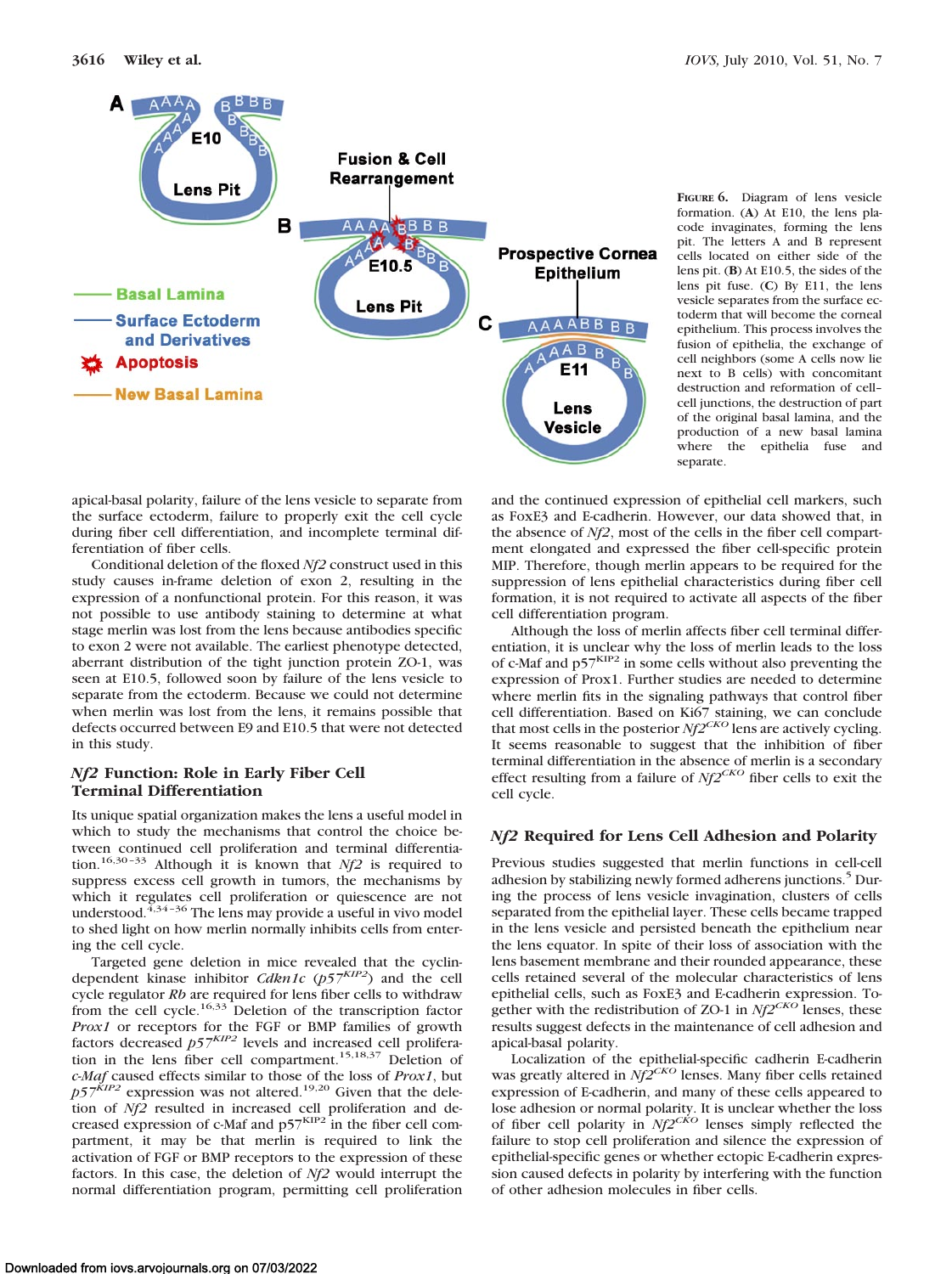# **Failure of Separation of Lens Vesicle from the Surface Ectoderm: Functional Evidence of Defects in Epithelial Cell Adhesion and Polarity**

In humans, an eye defect resulting from the failure of separation of the lens and prospective corneal epithelial layers is called Peters anomaly (OMIM 604229, http://www.ncbi.nlm. nih.gov/entrez/dispomim.cgi?id=604229), a syndrome that may occur sporadically or in association with mutations in the transcription factors PAX6, PITX2, or FOXC1 or the enzyme CYP1B1.38 Peters anomaly also occurs in several mouse knockout models used to study lens development.<sup>38-41</sup> In Peters anomaly, the lens epithelium remains continuous with the surface ectoderm, the future corneal epithelium. The persistence of this "corneal-lenticular stalk" prevents the migration and differentiation of the mesenchyme cells that would normally form the corneal stroma and endothelium, leading to severe defects in the central cornea.

A significant difference between the phenotype of *Nf2CKO* eyes and the typical appearance of Peters anomaly was the absence of an obvious corneal-lenticular stalk. In lenses lacking *Nf2*, cells that would normally form the corneal and lens epithelia lose their epithelial characteristics and form a membrane composed of several layers of loosely organized cells rather than a continuous epithelium connecting the corneal and lens epithelia. These cells appear to lose their apical-basal polarity and their cell-cell and cell-substrate adhesions. As in typical Peters anomaly, the basal lamina of *Nf2CKO* lenses, the future lens capsule, is continuous with the basal lamina of the surface ectoderm. During normal lens vesicle formation, the basal lamina must be disrupted and then reformed for the lens and future corneal epithelia to separate (Fig. 6). Evidence of more severe defects in cell organization in *Nf2CKO* eyes was the herniation that typically occurred in later gestation. Although expulsion of the lens contents through the cornea can occur in Peters anomaly, it is a rare complication of this syndrome.<sup>42</sup> It was previously suggested that failure of cells lacking *Nf2* to properly complete the invagination of the neural tube and lens resulted from the inability to reform cadherin-containing adherens junctional complexes.5 Our observations are consistent with defects in the reformation of cell junctions, but they also suggest more severe deficiencies in cell polarity, cell-substrate adhesion, and substrate remodeling.

Successful separation of the lens vesicle from the surface ectoderm depends on the function of FoxE3.<sup>39,43</sup> FoxE3 expression decreased in the anterior epithelial cells of *Nf2CKO* lenses, especially in the area of fusion between the lens and corneal epithelial cells (Fig. 3D'). This suggests that reduced *Foxe3* expression could have contributed to the failure of separation of the lens and cornea. However, the separation defect in *Nf2CKO* lenses appeared to be more severe than in *Foxe3* null lenses, suggesting that additional aspects of merlin function contributed to the severe "fusion" phenotype of *Nf2CKO* lenses. The apparent dependence of *Foxe3* expression on merlin function may warrant further analysis.

# **Significance of Studying** *Nf2* **in Lens Development**

The aberrant fiber cell differentiation or loss of polarity seen in *Nf2CKO* lenses could help explain the posterior subcapsular cataracts seen in NF2 patients. Because the NF2 phenotype requires the inactivation of both *NF2* alleles, loss of merlin function would be expected in only a few cells in the lenses of NF2 patients. If these cells had increased rates of proliferation and aberrant differentiation, they could contribute to PSC formation. The early expression of the Cre transgene used in the present study complicated the analysis of this aspect of the phenotype because the lens separation phenotype often led to expulsion of the fiber cells from the eye. Use of a Cre transgene

expressed later in development or induced in the adult eye could provide a more realistic model of the PSCs that develop in patients with NF2 and a genetic model in which to study the cell biology of PSC formation in general. Future studies of merlin function in the lens could identify pathways that might be targeted to provide therapies for the tumors that develop in patients with NF2.

## *Acknowledgments*

The authors thank Ruth Ashery-Padan for providing the LeCre mice, Peter Carlsson for the FoxE3 antibody, Belinda McMahan and Jean Jones for their assistance with histology and immunohistochemistry, and Chenghua Wu for genotyping.

## *References*

- 1. Saito H, Yoshida T, Yamazaki H, Suzuki N. Conditional N-rasG12V expression promotes manifestations of neurofibromatosis in a mouse model. *Oncogene.* 2007;26:4714 – 4719.
- 2. Gautreau A, Manent J, Fievet B, Louvard D, Giovannini M, Arpin M. Mutant products of the NF2 tumor suppressor gene are degraded by the ubiquitin-proteasome pathway. *J Biol Chem.* 2002;277: 31279 –31282.
- 3. McClatchey AI. Neurofibromatosis. *Annu Rev Pathol.* 2007;2:191– 216.
- 4. Lallemand D, Curto M, Saotome I, Giovannini M, McClatchey AI. NF2 deficiency promotes tumorigenesis and metastasis by destabilizing adherens junctions. *Genes Dev.* 2003;17:1090 –1100.
- 5. McLaughlin ME, Kruger GM, Slocum KL, et al. The Nf2 tumor suppressor regulates cell-cell adhesion during tissue fusion. *Proc Natl Acad Sci U S A.* 2007;104:3261–3266.
- 6. Curto M, Cole BK, Lallemand D, Liu CH, McClatchey AI. Contactdependent inhibition of EGFR signaling by Nf2/Merlin. *J Cell Biol.* 2007;177:893–903.
- 7. Tikoo A, Varga M, Ramesh V, Gusella J, Maruta H. An anti-Ras function of neurofibromatosis type 2 gene product (NF2/Merlin). *J Biol Chem.* 1994;269:23387–23390.
- 8. Rong R, Tang X, Gutmann DH, Ye K. Neurofibromatosis 2 (NF2) tumor suppressor merlin inhibits phosphatidylinositol 3-kinase through binding to PIKE-L. *Proc Natl Acad Sci U S A.* 2004;101: 18200 –18205.
- 9. Chadee DN, Xu D, Hung G, et al. Mixed-lineage kinase 3 regulates B-Raf through maintenance of the B-Raf/Raf-1 complex and inhibition by the NF2 tumor suppressor protein. *Proc Natl Acad Sci U S A.* 2006;103:4463– 4468.
- 10. Robman L, Taylor H. External factors in the development of cataract. *Eye.* 2005;19:1074 –1082.
- 11. Streeten BW, Eshaghian J. Human posterior subcapsular cataract: a gross and flat preparation study. *Arch Ophthalmol.* 1978;96:1653– 1658.
- 12. Eshaghian J, Streeten BW. Human posterior subcapsular cataract: an ultrastructural study of the posteriorly migrating cells. *Arch Ophthalmol.* 1980;98:134 –143.
- 13. Giovannini M, Robanus-Maandag E, van der Valk M, et al. Conditional biallelic Nf2 mutation in the mouse promotes manifestations of human neurofibromatosis type 2. *Genes Dev.* 2000;14:1617– 1630.
- 14. Ashery-Padan R, Marquardt T, Zhou X, Gruss P. Pax6 activity in the lens primordium is required for lens formation and for correct placement of a single retina in the eye. *Genes Dev.* 2000;14:2701– 2711.
- 15. Rajagopal R, Dattilo LK, Kaartinen V, et al. Functions of the type 1 BMP receptor Acvr1 (Alk2) in lens development: cell proliferation, terminal differentiation, and survival. *Invest Ophthalmol Vis Sci.* 2008;49:4953– 4960.
- 16. Zhang P, Wong C, DePinho RA, Harper JW, Elledge SJ. Cooperation between the Cdk inhibitors p27(KIP1) and p57(KIP2) in the control of tissue growth and development. *Genes Dev.* 1998;12: 3162–3167.
- 17. Landgren H, Blixt A, Carlsson P. Persistent FoxE3 expression blocks cytoskeletal remodeling and organelle degradation during